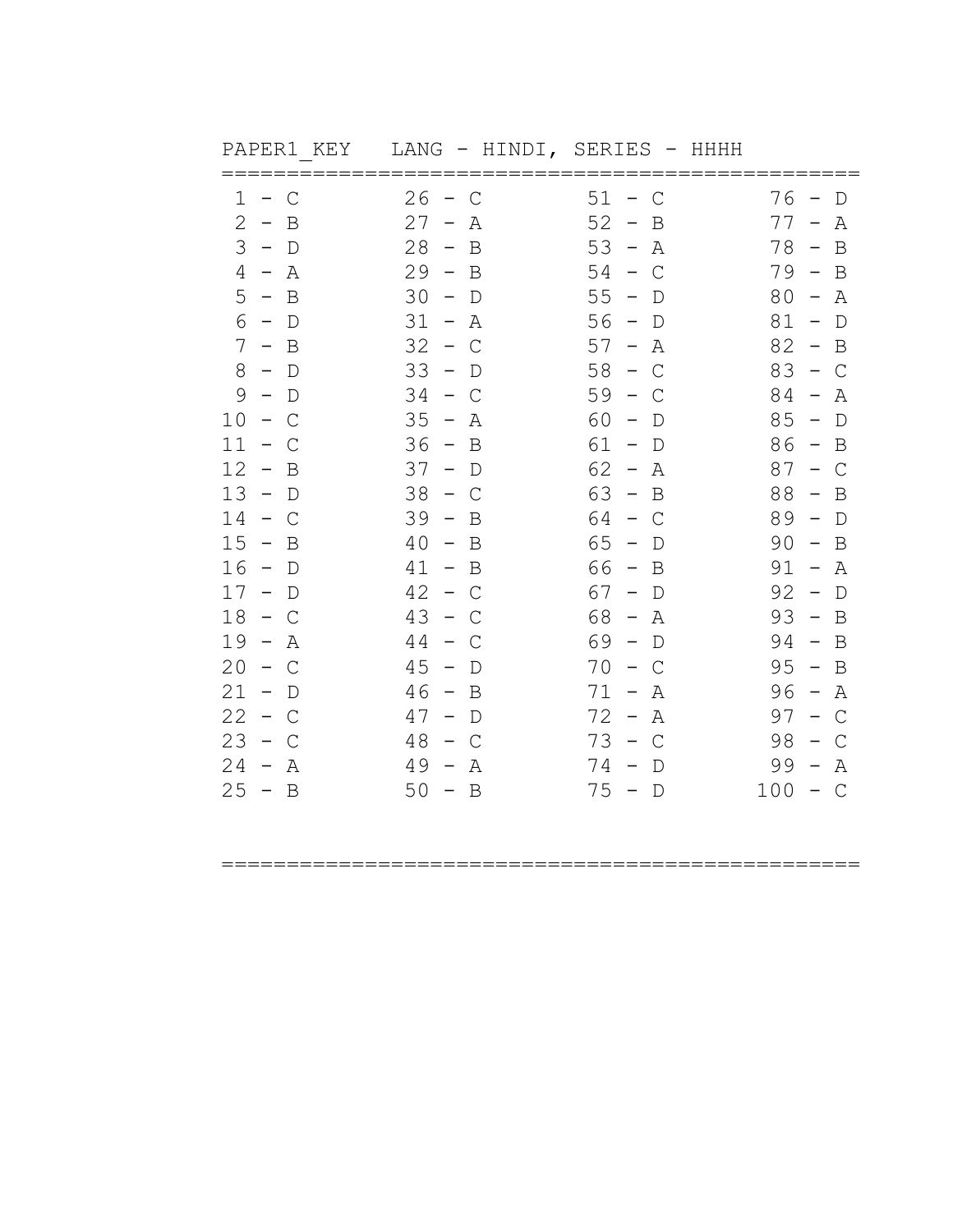| PAPER1 KEY                       | LANG - HINDI, SERIES - IIII                   |                                                      |                                                        |
|----------------------------------|-----------------------------------------------|------------------------------------------------------|--------------------------------------------------------|
| 1<br>$\Box$<br>$\qquad \qquad -$ | 26<br>$\overline{\phantom{a}}$<br>$\mathbb D$ | $51 - C$                                             | 76<br>Α<br>$\hspace{0.1mm}-\hspace{0.1mm}$             |
| 2<br>$-$ D                       | 27<br>$-$ C                                   | 52<br>$\mathbb D$<br>$\hspace{0.1mm}-\hspace{0.1mm}$ | $77 -$<br>$\mathbb D$                                  |
| $3 - C$                          | 28<br>Α<br>$\overline{\phantom{0}}$           | $53 -$<br>$\mathbb D$                                | $78 -$<br>B                                            |
| $4 - C$                          | 29<br>B<br>$\sim$                             | 54<br>Α<br>$\overline{\phantom{a}}$                  | $79 -$<br>$\mathsf{C}$                                 |
| 5<br>$-$ B                       | 30<br>$-$ D                                   | $55 - B$                                             | 80<br>$\mathbf B$<br>$\overline{\phantom{0}}$          |
| 6<br>$-$ D                       | 31<br>$-$ C                                   | 56<br>$-$ C                                          | 81<br>$\mathbb D$<br>$\overline{a}$                    |
| $7 - C$                          | 32<br>$-$ B                                   | 57<br>$\overline{\phantom{m}}$<br>$\mathbb D$        | 82<br>$-$ B                                            |
| $8 - B$                          | $33 -$<br>B                                   | $58 -$<br>B                                          | $83 -$<br>Α                                            |
| 9<br>$-$ D                       | 34<br>$-$ B                                   | 59<br>$-$ D                                          | $84 - D$                                               |
| $10 - D$                         | 35<br>$-$ C                                   | 60 -<br>Α                                            | $85 - B$                                               |
| 11<br>$-$ C                      | 36<br>$-$ C                                   | $61 - D$                                             | $86 - B$                                               |
| 12<br>$-$<br>Α                   | 37<br>$\equiv$<br>C                           | 62<br>$\sim$<br>$\mathsf{C}$                         | 87<br>$\mathbf B$<br>$\overline{\phantom{0}}$          |
| $13 - C$                         | 38<br>$-$ D                                   | $63 - A$                                             | 88<br>$- A$                                            |
| 14<br>$-$ D                      | 39<br>$-$ B                                   | 64 –<br>Α                                            | $89 - C$                                               |
| 15<br>$-$ C                      | 40<br>$-$ D                                   | 65<br>$-$ C                                          | 90<br>$\mathsf{C}$                                     |
| 16<br>$-$ C                      | 41<br>$-$ C                                   | 66 -<br>D                                            | 91<br>Α<br>$\hspace{0.1mm}-\hspace{0.1mm}$             |
| 17<br>$- A$                      | 42<br>Α<br>$\equiv$                           | 67<br>D<br>$\overline{\phantom{m}}$                  | 92<br>$\mathsf{C}$<br>$\hspace{0.1mm}-\hspace{0.1mm}$  |
| 18<br>$-$ B                      | 43<br>$-$ B                                   | 68<br>$-$ D                                          | 93<br>$-$ C                                            |
| 19<br>$-$ C                      | 44<br>$-$ C                                   | 69 -<br>Α                                            | 94<br>B<br>$\overline{\phantom{a}}$                    |
| 20<br>Α<br>$\sim$                | 45<br>$\equiv$ .<br>B                         | 70<br>B<br>$\overline{\phantom{0}}$                  | 95<br>Α<br>$\hspace{0.1mm}-\hspace{0.1mm}$             |
| $21 - B$                         | 46<br>$-$ D                                   | 71 -<br>B                                            | 96<br>$\mathcal{C}$<br>$\hspace{0.1mm}-\hspace{0.1mm}$ |
| 22<br>$-$ B                      | 47<br>$- A$                                   | $72 -$<br>Α                                          | 97<br>$\mathbb D$<br>$\hspace{0.1mm}-\hspace{0.1mm}$   |
| 23<br>$-$ D                      | 48<br>$-$ B                                   | $73 -$<br>$\mathbb D$                                | 98<br>D<br>$\overline{\phantom{0}}$                    |
| 24<br>$- A$                      | 49<br>$-$ D                                   | 74 –<br>B                                            | 99<br>Α<br>$\hspace{0.1mm}-\hspace{0.1mm}$             |
| 25<br>$-$ C                      | 50<br>$-$ B                                   | $75 - C$                                             | 100<br>$-$ C                                           |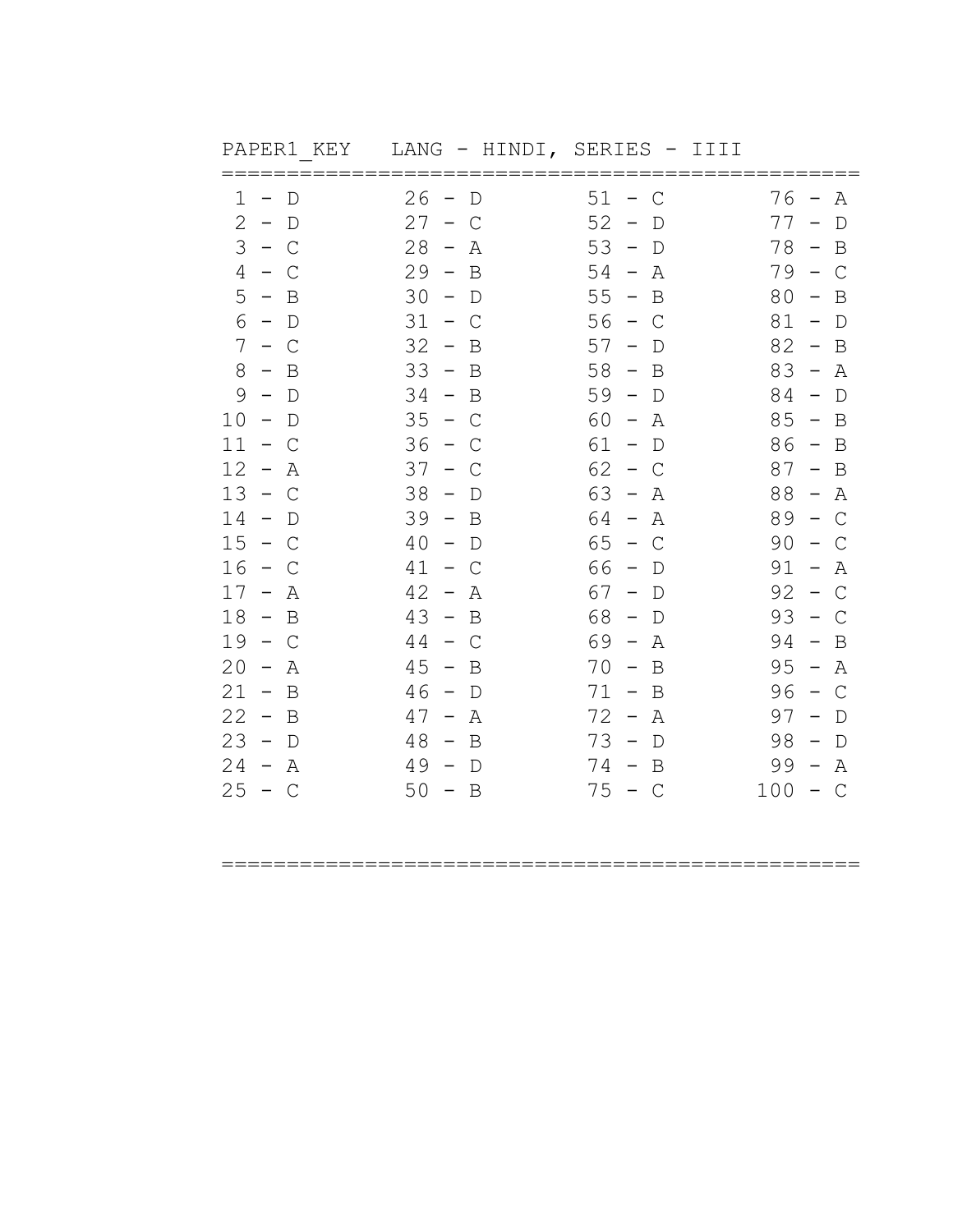| PAPER1 KEY                          | LANG - HINDI, SERIES - JJJJ                  |                                               |                                            |
|-------------------------------------|----------------------------------------------|-----------------------------------------------|--------------------------------------------|
| $\mathbf 1$<br>$-$ C                | 26<br>$\hspace{0.1cm}$ $\hspace{0.1cm}$<br>B | $51 -$<br>A                                   | 76<br>B                                    |
| 2<br>$-$ B                          | 27<br>$-$ B                                  | 52<br>$-$ D                                   | $77 -$<br>B                                |
| $3 - D$                             | 28<br>$-$ B                                  | $53 - C$                                      | 78 –<br>B                                  |
| $\overline{4}$<br>$-$ D             | 29<br>$\sim$<br>$\mathcal{C}$                | 54<br>$\overline{\phantom{m}}$<br>Α           | $79 -$<br>Α                                |
| 5<br>$-$ C                          | 30<br>$\sim$ .<br>C                          | 55<br>– A                                     | $80 - C$                                   |
| 6<br>$-$ A                          | 31<br>С<br>$\overline{\phantom{m}}$          | 56<br>$-$ C                                   | 81<br>– C                                  |
| $7 - C$                             | 32<br>$-$ D                                  | 57<br>$\overline{\phantom{m}}$<br>$\mathbb D$ | 82<br>Α<br>$\overline{\phantom{m}}$        |
| 8<br>$-$ D                          | 33<br>B<br>$\sim$                            | 58<br>$\sim$<br>$\mathbb D$                   | 83<br>$\mathcal{C}$<br>$\overline{a}$      |
| 9<br>$-$ C                          | 34<br>$-$ D                                  | $59 - D$                                      | 84<br>C<br>$\qquad \qquad -$               |
| 10<br>$-$ C                         | 35<br>$-$ C                                  | 60 -<br>Α                                     | $85 - B$                                   |
| $11 - A$                            | 36<br>– A                                    | 61 -<br>B                                     | $86 - A$                                   |
| 12<br>$\sim$<br>B                   | 37<br>B<br>$\equiv$                          | 62<br>B<br>$\sim$                             | 87<br>$\mathsf{C}$<br>$-$ .                |
| $13 - C$                            | 38<br>$-$ C                                  | $63 - A$                                      | 88<br>$-$ D                                |
| 14<br>Α<br>$\sim$                   | 39<br>B<br>$\sim$                            | $64 - D$                                      | $89 - D$                                   |
| $15 - B$                            | 40<br>$-$ D                                  | $65 - B$                                      | 90<br>Α<br>$\hspace{0.1mm}-\hspace{0.1mm}$ |
| $16 -$<br>B                         | 41<br>$\sim$<br>Α                            | 66 -<br>C                                     | 91<br>$\mathcal{C}$<br>$\overline{a}$      |
| 17<br>$-$ D                         | 42<br>B<br>$\sim$                            | 67<br>$ \,$<br>Α                              | 92<br>С<br>$\hspace{0.1mm}-\hspace{0.1mm}$ |
| 18<br>$- A$                         | 43<br>$-$ D                                  | 68<br>$-$ D                                   | 93<br>$\Box$<br>$\overline{\phantom{a}}$   |
| 19<br>$-$ C                         | 44<br>$-$ B                                  | 69 –<br>B                                     | 94<br>$\hspace{0.1mm}-\hspace{0.1mm}$<br>D |
| 20<br>$\overline{\phantom{m}}$<br>D | 45<br>$\sim$<br>D                            | 70<br>С<br>$\overline{\phantom{m}}$           | 95<br>Α<br>$\hspace{0.1mm}-\hspace{0.1mm}$ |
| 21<br>$- C$                         | 46<br>$-$ D                                  | $71 -$<br>B                                   | 96<br>$-$ B                                |
| 22<br>– A                           | 47<br>$-$ C                                  | 72<br>$-$ D                                   | $97 - C$                                   |
| $23 - B$                            | 48<br>$-$ C                                  | $73 -$<br>B                                   | 98<br>D                                    |
| 24<br>$-$ D                         | 49<br>$\sim$<br>B                            | 74 -<br>Α                                     | 99<br>B<br>$\hspace{0.1mm}-\hspace{0.1mm}$ |
| 25<br>$-$ C                         | 50<br>$-$ D                                  | $75 - D$                                      | $100 - D$                                  |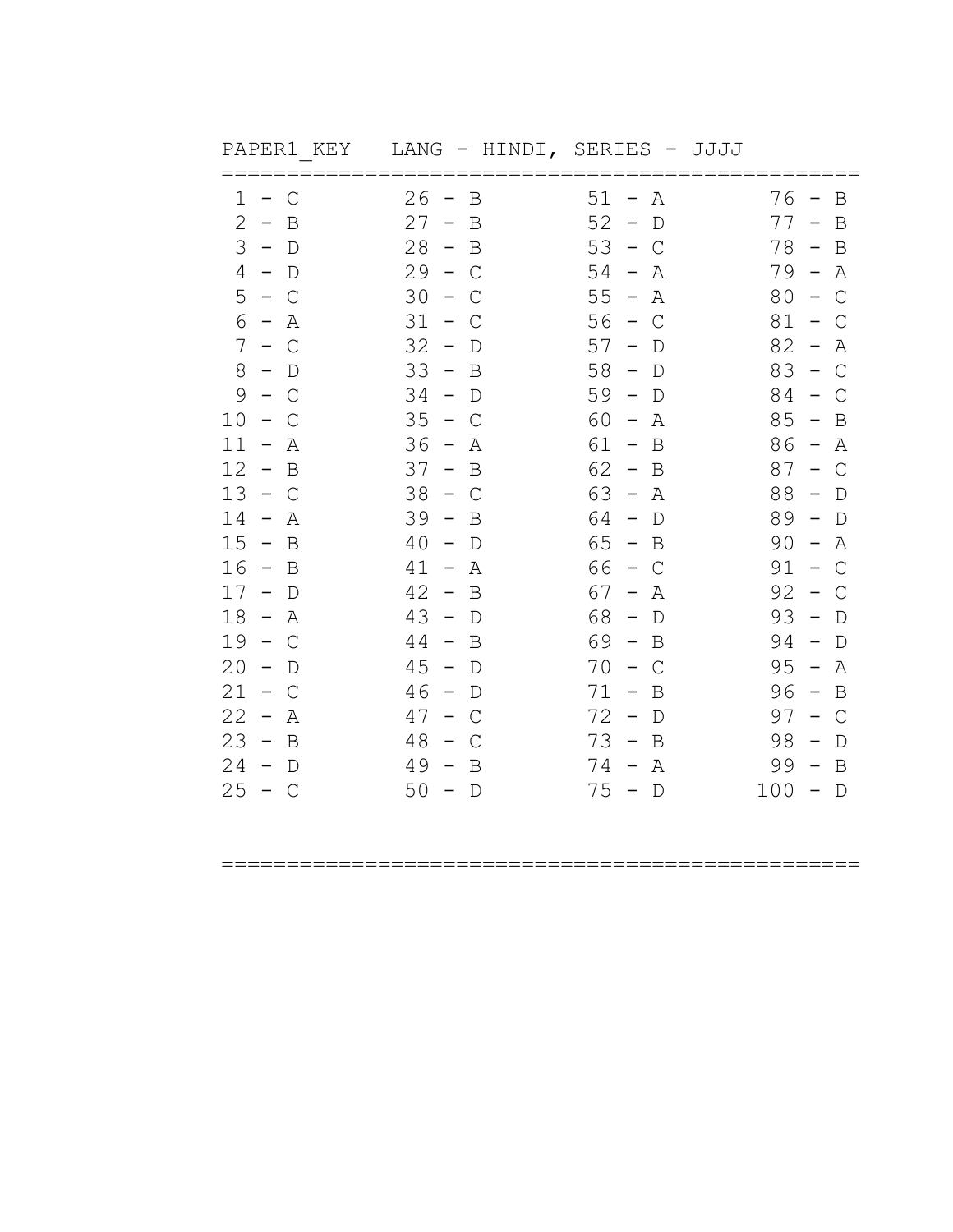| PAPERI NEI | $L$ ANG - RINDI, | OLKILO - NNNN |           |
|------------|------------------|---------------|-----------|
| $1 - C$    | $26 - D$         | $51 - D$      | $76 - C$  |
| $2 - C$    | $27 - C$         | $52 - D$      | $77 - C$  |
| $3 - A$    | $28 - A$         | $53 - A$      | $78 - B$  |
| $4 - B$    | $29 - B$         | $54 - B$      | $79 - A$  |
| $5 - C$    | $30 - C$         | $55 - B$      | $80 - C$  |
| $6 - A$    | $31 - B$         | $56 - A$      | $81 - D$  |
| $7 - B$    | $32 - D$         | $57 - D$      | $82 - D$  |
| $8 - B$    | $33 - A$         | $58 - B$      | $83 - A$  |
| $9 - D$    | $34 - B$         | $59 - C$      | $84 - C$  |
| $10 - A$   | $35 - D$         | $60 - A$      | $85 - C$  |
| $11 - C$   | $36 - B$         | $61 - D$      | $86 - D$  |
| $12 - D$   | $37 - D$         | $62 - B$      | $87 - D$  |
| $13 - C$   | $38 - D$         | $63 - C$      | $88 - A$  |
| $14 - A$   | $39 - C$         | $64 - B$      | $89 - B$  |
| $15 - B$   | $40 - C$         | $65 - D$      | $90 - C$  |
| $16 - D$   | $41 - B$         | $66 - B$      | $91 - D$  |
| $17 - C$   | $42 - D$         | $67 - A$      | $92 - B$  |
| $18 - B$   | $43 - C$         | $68 - D$      | $93 - D$  |
| $19 - B$   | $44 - B$         | $69 - B$      | $94 - A$  |
| $20 - B$   | $45 - D$         | $70 - B$      | $95 - D$  |
| $21 - C$   | $46 - D$         | $71 - B$      | $96 - C$  |
| $22 - C$   | $47 - C$         | $72 - A$      | $97 - A$  |
| $23 - C$   | $48 - A$         | $73 - C$      | $98 - A$  |
| $24 - D$   | $49 - C$         | $74 - C$      | $99 - C$  |
| $25 - B$   | $50 - D$         | $75 - A$      | $100 - D$ |

PAPER1\_KEY LANG - HINDI, SERIES - KKKK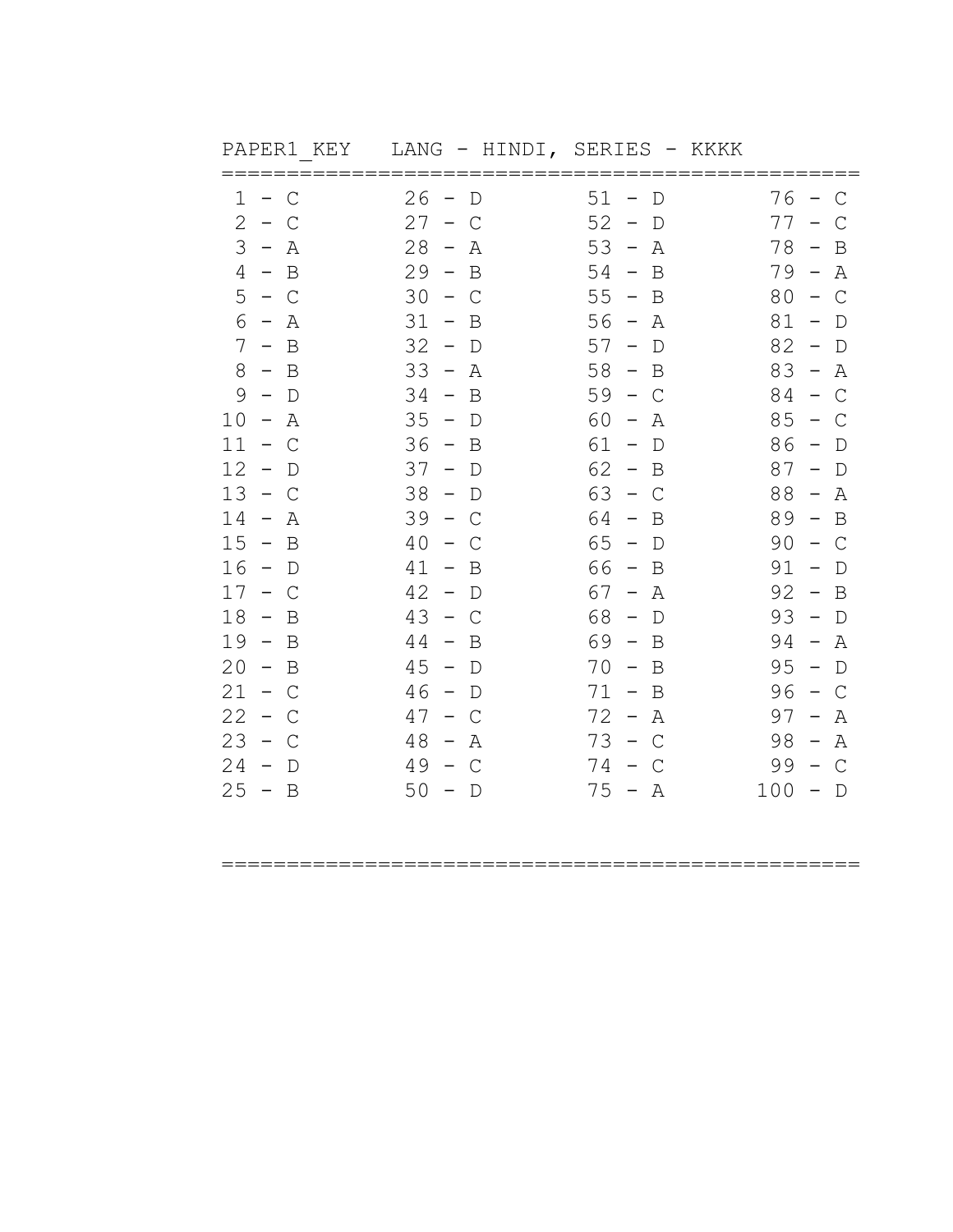| PAPER1 KEY                              | LANG - ENGLISH, SERIES                               | – HHHH                                                 |                                                       |
|-----------------------------------------|------------------------------------------------------|--------------------------------------------------------|-------------------------------------------------------|
| $\mathsf{C}$<br>1<br>$-$                | 26<br>$\mathsf{C}$<br>$\sim$                         | $51 -$<br>C                                            | 76<br>$\mathsf C$<br>$\overline{\phantom{0}}$         |
| 2<br>$\sim$<br>B                        | 27<br>Α<br>$\overline{\phantom{m}}$                  | 52<br>D                                                | 77<br>С                                               |
| 3<br>$-$ D                              | 28<br>B<br>$\sim$                                    | 53<br>$\hspace{0.1mm}-\hspace{0.1mm}$<br>C             | 78<br>B<br>$\hspace{0.1mm}-\hspace{0.1mm}$            |
| 4<br>– A                                | 29<br>$-$ B                                          | 54<br>$\overline{\phantom{a}}$<br>B                    | $79 -$<br>Α                                           |
| $5 - B$                                 | 30<br>$\hspace{0.1mm}-\hspace{0.1mm}$<br>$\mathbb D$ | $55 -$<br>Α                                            | 80<br>$\mathsf{C}$<br>$\hspace{0.1mm}-\hspace{0.1mm}$ |
| 6<br>$-$ D                              | $31 -$<br>Α                                          | $56 -$<br>$\mathsf{C}$                                 | 81<br>Α<br>$\hspace{0.1mm}-\hspace{0.1mm}$            |
| $7\phantom{.0}$<br>B<br>$\sim$          | 32<br>$\overline{a}$<br>С                            | 57<br>C                                                | 82<br>B<br>$\hspace{0.1mm}-\hspace{0.1mm}$            |
| 8<br>$-$ D                              | 33<br>$-$ D                                          | 58<br>$\hspace{0.1mm}-\hspace{0.1mm}$<br>Α             | 83<br>$-$ D                                           |
| 9<br>$\Box$<br>$\overline{\phantom{a}}$ | 34<br>C<br>$\sim$                                    | $59 -$<br>B                                            | 84<br>$-$ C                                           |
| 10<br>$\overline{\phantom{m}}$<br>C     | 35<br>Α<br>$\hspace{0.1mm}-\hspace{0.1mm}$           | 60<br>B<br>$\hspace{0.1mm}-\hspace{0.1mm}$             | 85<br>Α<br>$\overline{\phantom{a}}$                   |
| 11<br>$\equiv$ .<br>C                   | 36<br>B<br>$\sim$                                    | 61<br>$\sim$<br>$\mathbb D$                            | 86<br>$\mathcal{C}$<br>$\hspace{0.1cm} -$             |
| 12<br>$\mathbf B$<br>$\sim$             | 37<br>$-$ D                                          | $62 -$<br>Α                                            | 87<br>$\mathbb D$<br>$\overline{\phantom{m}}$         |
| 13<br>$-$ D                             | 38<br>C<br>$\overline{\phantom{0}}$                  | 63<br>$\hspace{0.1cm}$ $\hspace{0.1cm}$<br>$\mathbb D$ | 88<br>Α<br>$\overline{\phantom{0}}$                   |
| 14<br>$-$ C                             | 39<br>$\sim$<br>B                                    | 64 -<br>Α                                              | 89<br>$\mathsf{C}$<br>$\overline{\phantom{0}}$        |
| 15<br>$\sim$<br>B                       | 40<br>$\mathbf B$<br>$ \,$                           | 65<br>$\hspace{0.1mm}-\hspace{0.1mm}$<br>B             | 90<br>$\mathbf B$<br>$\overline{\phantom{m}}$         |
| 16<br>$-$ D                             | 41<br>$-$ B                                          | 66<br>$\sim$<br>C                                      | 91<br>C<br>$\overline{a}$                             |
| $17 - D$                                | 42<br>$-$ C                                          | 67<br>D<br>$\overline{\phantom{a}}$                    | 92<br>D<br>$\hspace{0.1mm}-\hspace{0.1mm}$            |
| 18<br>$\sim$<br>C                       | 43<br>$\overline{\phantom{m}}$<br>С                  | 68<br>$\hspace{0.1mm}-\hspace{0.1mm}$<br>D             | 93<br>$\mathbb D$<br>$\hspace{0.1mm}-\hspace{0.1mm}$  |
| 19<br>$\sim$<br>Α                       | 44<br>$\mathsf{C}$<br>$\equiv$ .                     | 69 -<br>B                                              | 94<br>B<br>$\hspace{0.1mm}-\hspace{0.1mm}$            |
| 20<br>C<br>$\overline{\phantom{m}}$     | 45<br>$\overline{\phantom{m}}$<br>D                  | 70<br>D<br>$\hspace{0.1mm}-\hspace{0.1mm}$             | 95<br>Α<br>$\overline{\phantom{m}}$                   |
| 21<br>$-$ D                             | 46<br>$-$ B                                          | $71 -$<br>B                                            | 96<br>$\overline{B}$<br>$\overline{\phantom{a}}$      |
| 22<br>$-$ C                             | 47<br>$-$ D                                          | 72<br>C<br>$\sim$                                      | 97<br>$\mathbb D$<br>$\overline{\phantom{0}}$         |
| 23<br>$-$ C                             | 48<br>C<br>$\overline{\phantom{0}}$                  | 73<br>$\hspace{0.1mm}-\hspace{0.1mm}$<br>Α             | 98<br>$\mathbb D$<br>$\hspace{0.1mm}-\hspace{0.1mm}$  |
| 24<br>$\sim$<br>Α                       | 49<br>Α<br>$\overline{\phantom{a}}$                  | $74 -$<br>D                                            | 99<br>C                                               |
| $25 - B$                                | $50 - B$                                             | $75 - B$                                               | 100<br>$\Box$<br>$\hspace{0.1mm}-\hspace{0.1mm}$      |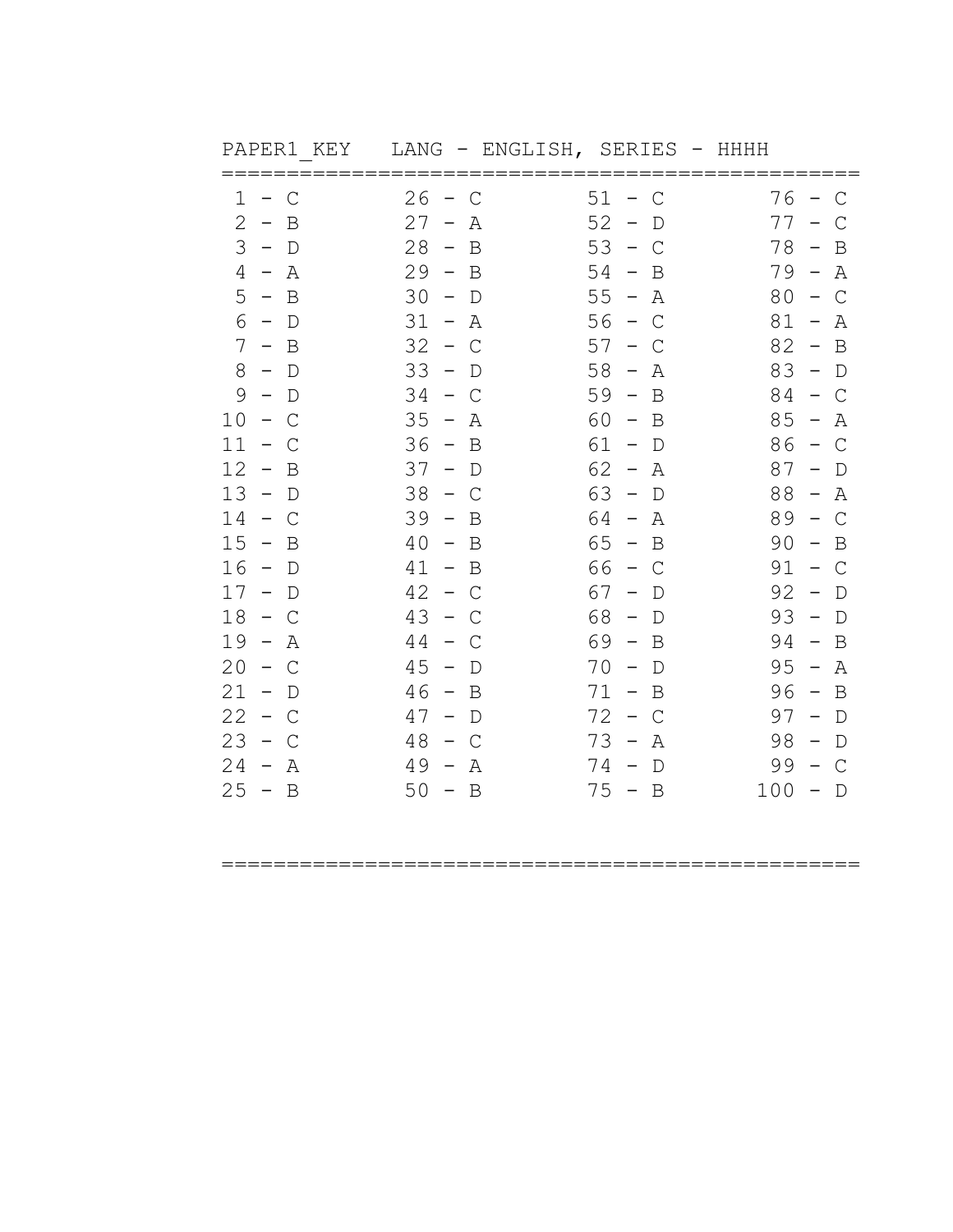| PAPER1 KEY                                     | LANG - ENGLISH, SERIES - IIII              |                                              |                                                       |
|------------------------------------------------|--------------------------------------------|----------------------------------------------|-------------------------------------------------------|
| 1<br>$\mathbb D$<br>$\qquad \qquad -$          | 26<br>D<br>$\overline{\phantom{0}}$        | $51 -$<br>D                                  | 76<br>Α<br>$\overline{\phantom{0}}$                   |
| 2<br>$\sim$<br>D                               | 27<br>$-$<br>C                             | 52<br>$\hspace{0.1mm}-\hspace{0.1mm}$<br>Α   | 77<br>$\mathsf{C}$<br>$\qquad \qquad -$               |
| 3<br>$\sim$<br>C                               | 28<br>$\hspace{0.1mm}-\hspace{0.1mm}$<br>Α | $53 -$<br>B                                  | 78<br>B<br>$\hspace{0.1mm}-\hspace{0.1mm}$            |
| 4<br>C<br>$\sim$                               | 29<br>$\sim$<br>B                          | 54<br>– C                                    | 79 –<br>C                                             |
| 5<br>$-$ B                                     | 30<br>$-$ D                                | 55<br>$\qquad \qquad -$<br>D                 | 80<br>$\mathbb D$<br>$\overline{\phantom{0}}$         |
| 6<br>$-$ D                                     | $31 -$<br>C                                | $56 -$<br>D                                  | 81<br>$\hspace{0.1mm}-\hspace{0.1mm}$<br>$\mathbb D$  |
| 7<br>C<br>$\overline{\phantom{0}}$             | 32<br>B<br>$\hspace{0.1mm}-\hspace{0.1mm}$ | 57<br>B<br>$\hspace{0.1mm}-\hspace{0.1mm}$   | 82<br>B<br>$\qquad \qquad -$                          |
| 8<br>$-$ B                                     | 33<br>B<br>$\sim$                          | 58<br>$-$ D                                  | 83<br>$\overline{\phantom{a}}$<br>Α                   |
| 9<br>$\Box$<br>$\hspace{0.1mm}-\hspace{0.1mm}$ | 34<br>$-$ B                                | $59 -$<br>B                                  | 84<br>B<br>$\hspace{0.1mm}-\hspace{0.1mm}$            |
| 10<br>$\hspace{0.1mm}-\hspace{0.1mm}$<br>D     | 35<br>$\sim$<br>C                          | 60<br>C<br>$\overline{\phantom{0}}$          | 85<br>$\hspace{0.1mm}-\hspace{0.1mm}$<br>$\mathbb D$  |
| 11<br>$\equiv$ .<br>C                          | 36<br>$\sim$<br>C                          | $61 -$<br>Α                                  | 86<br>$\mathbb D$<br>$\hspace{0.1mm}-\hspace{0.1mm}$  |
| 12<br>$\hspace{0.1mm}-\hspace{0.1mm}$<br>Α     | 37<br>$-$ .<br>C                           | 62<br>$\overline{\phantom{a}}$<br>D          | 87<br>C<br>$\sim$                                     |
| 13<br>$\sim$<br>С                              | 38<br>$\overline{\phantom{0}}$<br>D        | $63 - B$                                     | 88<br>$\mathbb D$<br>$\overline{\phantom{0}}$         |
| 14<br>$\overline{\phantom{m}}$<br>$\mathbb D$  | 39<br>$\sim$<br>$\overline{B}$             | 64 -<br>$\mathsf C$                          | 89<br>C<br>$\overline{\phantom{0}}$                   |
| 15<br>$\sim$<br>C                              | 40<br>$\overline{\phantom{m}}$<br>D        | 65<br>$\hspace{0.1cm}$ $\hspace{0.1cm}$<br>C | 90<br>D                                               |
| 16<br>$\hspace{0.1mm}-\hspace{0.1mm}$<br>C     | 41<br>$ \,$<br>C                           | 66<br>B<br>$\hspace{0.1mm}-\hspace{0.1mm}$   | 91<br>C<br>$\overline{\phantom{0}}$                   |
| 17<br>$\sim$<br>Α                              | 42<br>$\hspace{0.1mm}-\hspace{0.1mm}$<br>Α | 67 –<br>Α                                    | 92<br>B<br>$\hspace{0.1mm}-\hspace{0.1mm}$            |
| 18<br>$-$ B                                    | 43<br>$-$ B                                | 68<br>$\mathsf C$<br>$\sim$                  | 93<br>Α<br>$\hspace{0.1mm}-\hspace{0.1mm}$            |
| 19<br>$-$ C                                    | 44<br>$-$ C                                | 69 -<br>Α                                    | 94<br>$\mathsf{C}$<br>$\hspace{0.1mm}-\hspace{0.1mm}$ |
| 20<br>Α<br>$\overline{\phantom{m}}$            | 45<br>B<br>$\overline{\phantom{m}}$        | 70<br>B<br>$\hspace{0.1mm}-\hspace{0.1mm}$   | 95<br>С                                               |
| 21<br>$-$ B                                    | 46<br>$-$ D                                | $71 - D$                                     | 96<br>Α<br>$\hspace{0.1mm}-\hspace{0.1mm}$            |
| 22<br>$-$ B                                    | 47<br>Α<br>$\hspace{0.1mm}-\hspace{0.1mm}$ | 72<br>$\overline{\phantom{0}}$<br>C          | $97 -$<br>B                                           |
| $23 - D$                                       | 48<br>B<br>$\sim$                          | $73 -$<br>Α                                  | $98 -$<br>B                                           |
| 24<br>$\sim$<br>Α                              | 49<br>$\hspace{0.1mm}$<br>$\mathbb D$      | 74 –<br>C                                    | 99<br>$\qquad \qquad -$<br>$\mathbb D$                |
| 25<br>$-$ C                                    | 50<br>$-$ B                                | $75 - D$                                     | $100 -$<br>A                                          |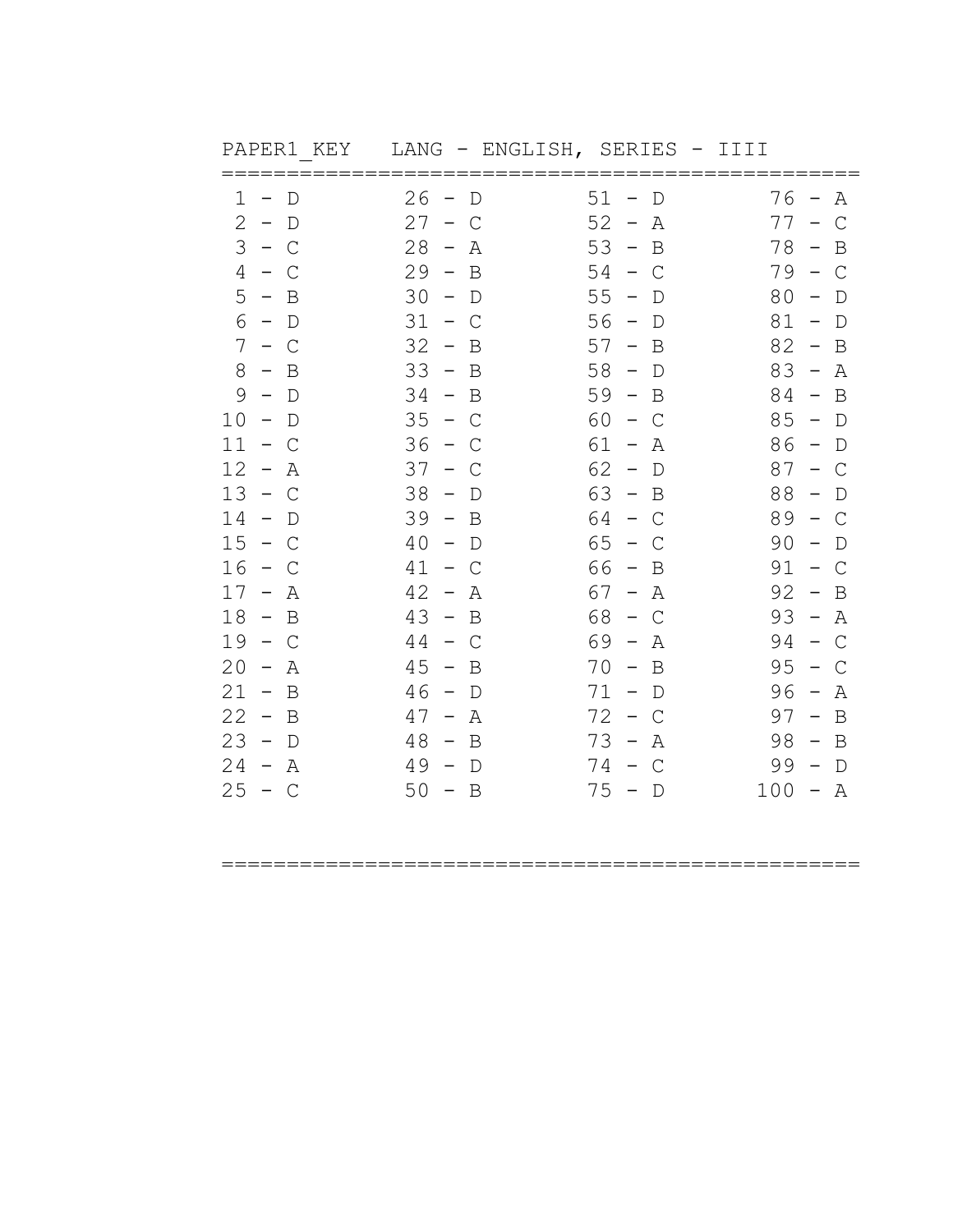| PAPER1 KEY                                    | LANG - ENGLISH, SERIES - JJJJ                        |                                            |                                                       |
|-----------------------------------------------|------------------------------------------------------|--------------------------------------------|-------------------------------------------------------|
| $\mathsf{C}$<br>1<br>$-$                      | 26<br>B<br>$\overline{\phantom{a}}$                  | $51 -$<br>B                                | $76 -$<br>B                                           |
| 2<br>$\sim$<br>B                              | 27<br>B<br>$-$ .                                     | 52<br>$\sim$<br>C                          | 77<br>$\overline{\phantom{m}}$<br>D                   |
| 3<br>$-$ D                                    | 28<br>$-$ B                                          | 53<br>$\overline{\phantom{a}}$<br>Α        | 78<br>$\hspace{0.1cm} -$<br>D                         |
| 4<br>$-$ D                                    | 29<br>$-$ C                                          | 54<br>$\overline{\phantom{a}}$<br>D        | 79 –<br>$\mathsf{C}$                                  |
| $5 - C$                                       | 30<br>C<br>$\overline{\phantom{0}}$                  | $55 - B$                                   | 80<br>$\mathbb D$                                     |
| 6<br>$- A$                                    | 31<br>$\sim$<br>C                                    | $56 - C$                                   | $81 -$<br>$\mathsf{C}$                                |
| $7\phantom{.0}$<br>$- C$                      | 32<br>$\overline{\phantom{m}}$<br>D                  | 57<br>$\overline{\phantom{m}}$<br>C        | 82<br>$\overline{\phantom{m}}$<br>D                   |
| 8<br>$-$ D                                    | 33<br>$-$ B                                          | 58<br>$\overline{\phantom{0}}$<br>B        | 83<br>$\mathsf{C}$<br>$\hspace{0.1mm}-\hspace{0.1mm}$ |
| 9<br>С<br>$\sim$                              | 34<br>$-$ D                                          | $59 -$<br>Α                                | 84<br>B<br>$\overline{\phantom{0}}$                   |
| 10<br>C<br>$ \,$                              | 35<br>$-$ C                                          | 60<br>$\sim$<br>C                          | 85<br>$\hspace{0.1mm}-\hspace{0.1mm}$<br>Α            |
| 11<br>$\equiv$<br>Α                           | 36<br>$\sim$<br>Α                                    | 61 -<br>Α                                  | $86 -$<br>$\mathsf{C}$                                |
| 12<br>B<br>$\sim$                             | 37<br>B<br>$\overline{\phantom{0}}$                  | $62 -$<br>B                                | 87<br>C<br>$\overline{\phantom{m}}$                   |
| $13 - C$                                      | 38<br>$-$ C                                          | $63 - D$                                   | 88<br>Α<br>$\overline{\phantom{a}}$                   |
| 14<br>$\hspace{0.1mm}-\hspace{0.1mm}$<br>Α    | 39<br>$\overline{\phantom{a}}$<br>B                  | 64<br>– C                                  | $89 -$<br>B                                           |
| $15 -$<br>B                                   | 40<br>$\overline{\phantom{m}}$<br>D                  | $65 -$<br>Α                                | 90<br>B<br>$\qquad \qquad -$                          |
| 16<br>$-$ B                                   | 41<br>Α<br>$\hspace{0.1mm}-\hspace{0.1mm}$           | 66<br>$\hspace{0.1mm}-\hspace{0.1mm}$<br>C | 91<br>$-$ D                                           |
| $17 -$<br>D                                   | 42<br>$\hspace{0.1mm}-\hspace{0.1mm}$<br>B           | 67<br>$\hspace{0.1mm}-\hspace{0.1mm}$<br>D | 92<br>$\hspace{0.1mm}-\hspace{0.1mm}$<br>Α            |
| 18<br>$\sim$<br>A                             | 43<br>$\hspace{0.1mm}-\hspace{0.1mm}$<br>$\Box$      | 68<br>Α<br>$\overline{\phantom{a}}$        | 93<br>$\mathbb D$<br>$\hspace{0.1mm}-\hspace{0.1mm}$  |
| 19<br>$-$ C                                   | 44<br>$\equiv$<br>B                                  | 69 –<br>C                                  | 94<br>Α<br>$\hspace{0.1mm}-\hspace{0.1mm}$            |
| 20<br>$\overline{\phantom{m}}$<br>$\mathbb D$ | 45<br>$\hspace{0.1mm}-\hspace{0.1mm}$<br>$\mathbb D$ | 70<br>B<br>$\overline{\phantom{m}}$        | 95<br>$\mathbf B$<br>$\overline{\phantom{m}}$         |
| 21<br>$-$ C                                   | 46<br>$-$ D                                          | 71<br>C<br>$\hspace{0.1mm}-\hspace{0.1mm}$ | 96<br>$\mathsf{C}$<br>$\overline{\phantom{0}}$        |
| 22<br>Α<br>$\sim$                             | 47<br>C<br>$\overline{\phantom{m}}$                  | 72<br>$\hspace{0.1mm}-\hspace{0.1mm}$<br>D | 97<br>D<br>$\overline{\phantom{m}}$                   |
| $23 - B$                                      | 48<br>C<br>$\overline{\phantom{0}}$                  | $73 -$<br>$\mathbb D$                      | 98<br>$\mathbb D$<br>$\overline{\phantom{0}}$         |
| 24<br>$-$ D                                   | 49<br>$\sim$<br>B                                    | $74 -$<br>B                                | 99<br>$\mathbf B$<br>$\hspace{0.1mm}-\hspace{0.1mm}$  |
| 25<br>$-$ C                                   | 50<br>$-$ D                                          | $75 - A$                                   | $100 - D$                                             |